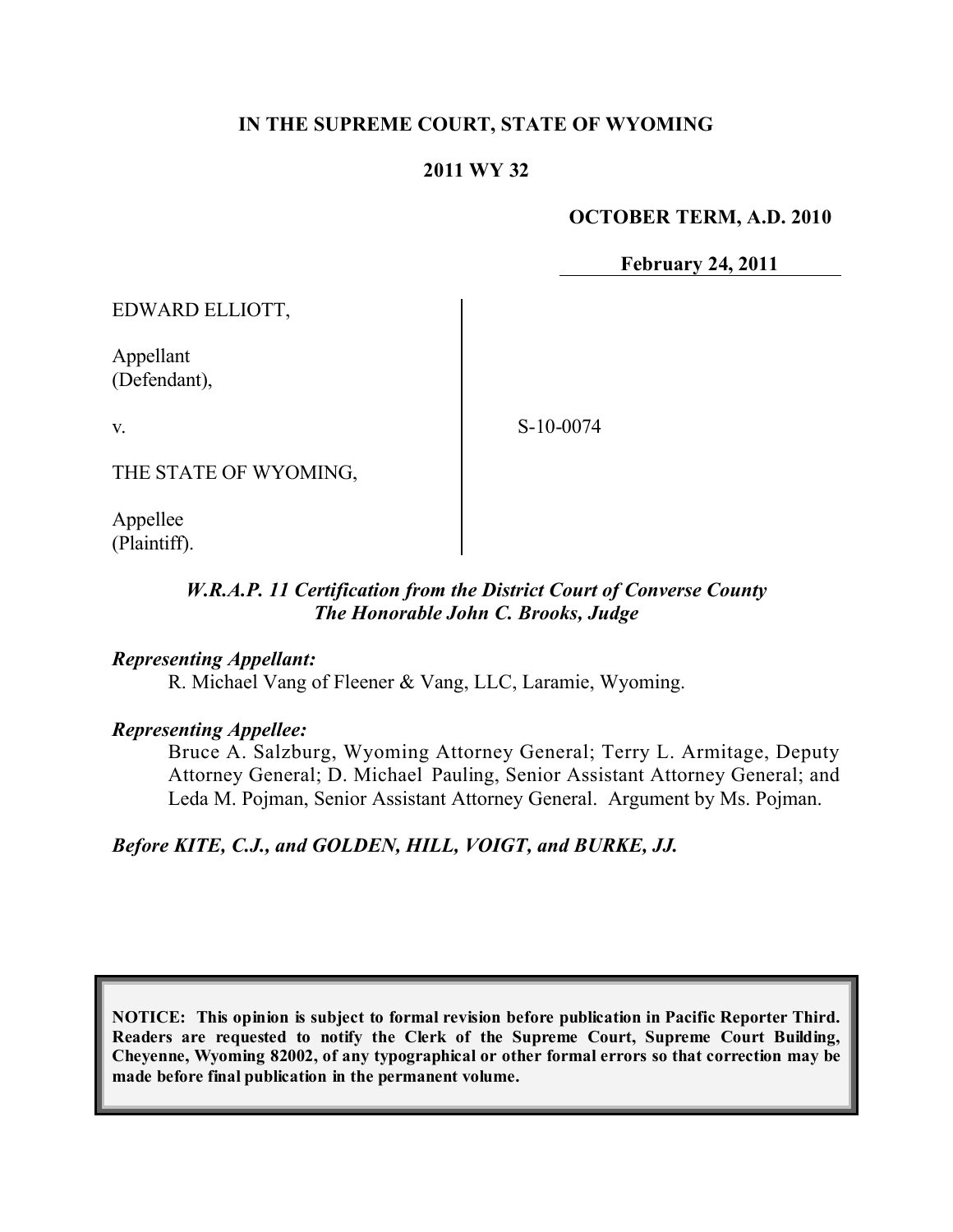#### **HILL,** Justice.

[¶1] This matter comes before the Court as a question certified to us by the district court for resolution under W.R.A.P. 11. The Appellant is Edward Elliot and the Appellee is the State of Wyoming (State). As rephrased by this Court, the question to be decided is:

> Does collateral estoppel apply to an Office of Administrative Hearing [examiner's] ruling that found an officer lacked probable cause to arrest a defendant under Wyoming's implied consent statute, for the same incidents resulting in the defendant's conditional plea for  $DWUI$ <sup>1</sup>

[¶2] We answer the certified question in the negative and remand to the district court for proceedings consistent with this opinion.

### **FACTS**

[¶3] In accordance with W.R.A.P. 11.03(b), the district court provided this statement of all facts relevant to the question certified:

> On January 17, 2009, Edward Elliot, the Defendant/Licensee/Appellant was arrested by Officer Curtis Bennett of the Douglas Police Department for driving while under the influence (DWUI) in Converse County Wyoming in violation of Wyoming Statute §31-5-233. [Elliott] appeared through counsel at his implied consent hearing, which was held on April 1, 2009. WYDOT appeared and presented evidence through the *Officer's Signed Statement*  and certified record, and [Elliott] appeared via telephone with his attorney. …

> During the implied consent hearing the OAH allowed [Elliott] to supplement the record with a copy of a DVD of the stop and arrest that [Elliott] had received from the Converse County Attorney's Office through criminal discovery, as well as allowing [him] to file a *Motion to Vacate Proposed Suspension.* …

 $\overline{a}$ 

 $1$  Although Elliot included in his issue the companion argument of res judicata, he conceded in his reply brief that res judicata does not apply in this situation. We agree. The proper doctrine for our consideration here is, instead, collateral estoppel. While res judicata bars the re-litigation of previously litigated claims or causes of action, the prior adjudication we attend to in this case determined that the officer did not have probable cause to arrest Elliot, hence the consideration of "issue preclusion."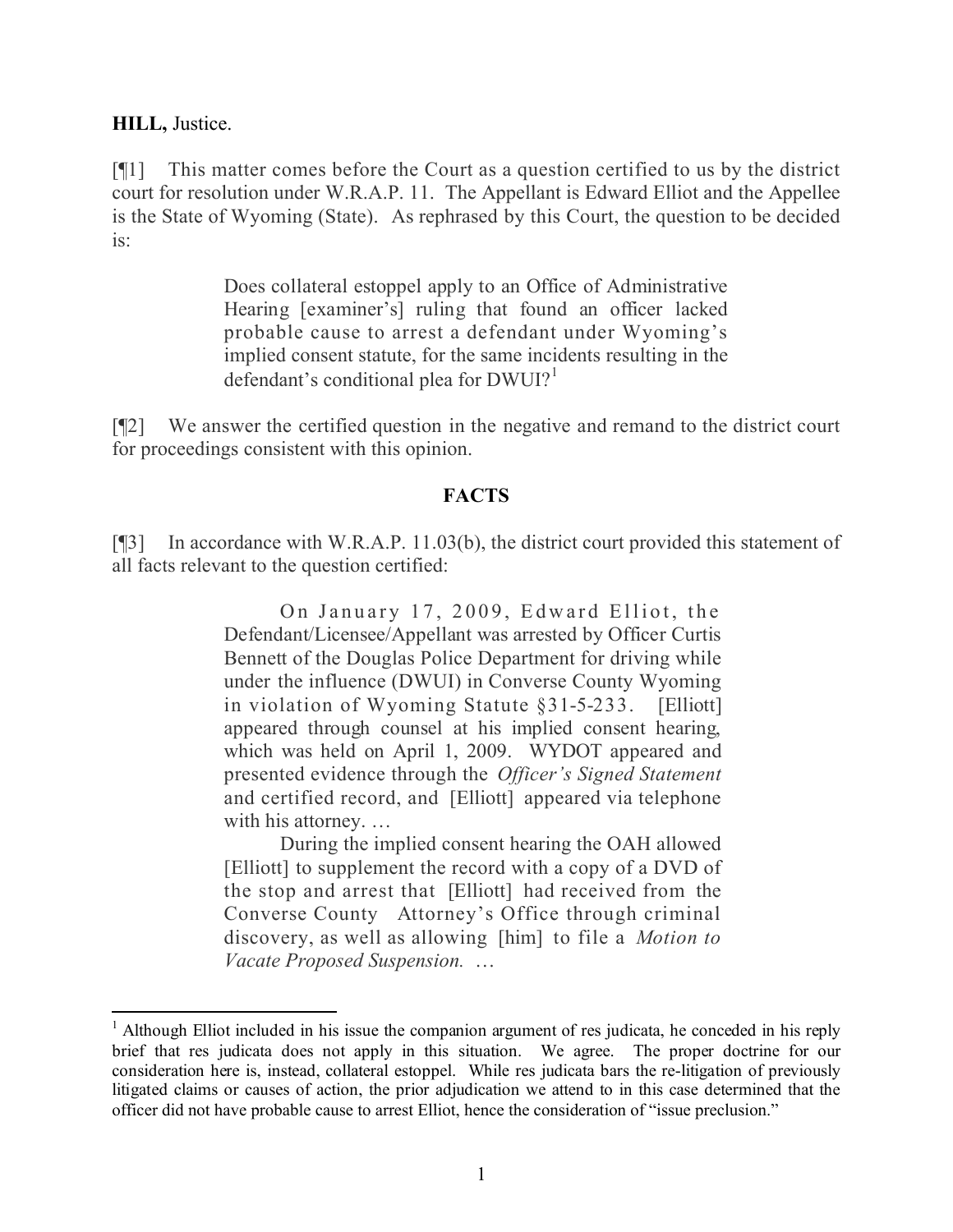On April 30, 2009, OAH entered Findings of Fact, Conclusions of Law, Decision and Order Rescinding Per Se Suspension.

On May 18, 2009, [Elliott] mailed to the Clerk of Converse County Circuit Court a *Motion to Dismiss Based on Collateral Estoppel and Res Judicata.* … The State responded to this motion on May 29, 2009 with *State's Response to Defendant's Motion to Dismiss Based on Collateral Estoppel and Res Judicata*[.] … The Circuit Court denied [Elliott's] motion and allowed a conditional plea and appeal to resolve the certified question in this case.

The parties have stipulated that the following facts apply to all of the proceedings:

- (1) The hearing examiner determined that there was no probable cause to arrest [Elliott] pursuant to Wyoming Statute § 31-6-  $102(a)(i)(A);$
- (2) Probable cause is an element in both the implied consent hearing and the underlying DWUI charge;
- (3) The officer in every case was required to fill out an *Officer's Signed Statement* under penalty of perjury, which is the certified record and only evidence the officer is required to file to support a proposed suspension under Wyoming's Implied Consent Law[.] (citations omitted);
- (4) The *Officer's Signed Statement* contains a place at the very bottom of the form right below the officer's signature line that states in bold print that: "I request to be subpoenaed to an administrative hearing (OAH) if one is requested. initials." …
- (5) When an officer initials in the box requesting to be subpoenaed to an OAH implied consent hearing, the officer is generally subpoenaed by the Wyoming Attorney General's Office, which will appear and participate with the officer in the OAH implied consent hearing.
- (6) When an officer does not initial the *Officer's Signed Statement* requesting to be subpoenaed, which is the situation in Mr. Elliot's case and all of the cases currently pending in District Court in Albany County, then the arresting officer is not subpoenaed. Under these circumstances, neither the arresting officer, nor the Wyoming Attorney General's Office participates in the hearing, which is what happened in the present appeal.
- (7) [Elliott] and his attorney were the only participants in any of the implied consent hearings resulting in the findings of no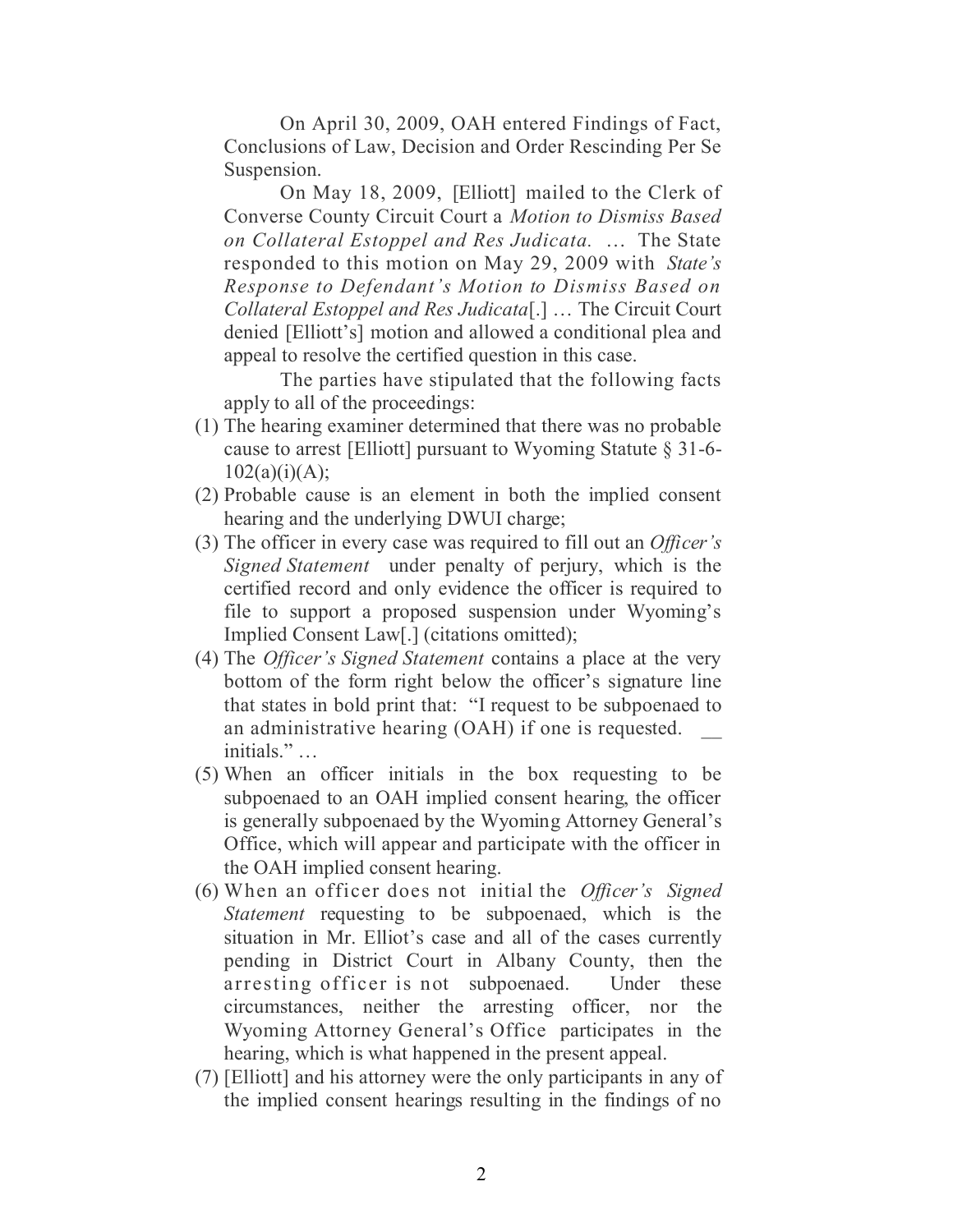probable cause to arrest for DWUI that [Elliott] is attempting to use as collateral estoppel and res judicata as a basis to dismiss the underlying DWUI charge that was the basis of the conditional plea and if the issue is resolved in favor of [Elliott] it is a dispositive issue that will result in dismissal.

- (8) [Elliott] preserved the issue of application of collateral estoppel and res judicata within his *Motion to Dismiss Based on Collateral Estoppel and Res Judicata*[.]
- (9) [Elliott] entered a conditional plea preserving his right to appeal the proposed certified question. …

## **DISCUSSION**

[¶4] Elliot contends that the State is collaterally estopped from pursuing a misdemeanor driving under the influence prosecution against him because the Office of Administrative Hearings (OAH), in proceedings contesting a Wyoming Department of Transportation (WYDOT) driver's license suspension, found that the arresting officer lacked probable cause to arrest him for driving under the influence.

[¶5] The preclusion doctrines of collateral estoppel and res judicata apply in the administrative context. However, this Court has stated that the issue preclusion associated with collateral estoppel is more appropriate in an administrative setting than the claim preclusion doctrine of res judicata. *Jacobs v. State ex rel. Wyo. Workers' Safety & Comp. Div.*, 2009 WY 118, ¶ 12, 216 P.3d 1128, 1132 (Wyo. 2009); *Slavens v. Board of County Comm'rs for Uinta County*, 854 P.2d 683, 685-86 (Wyo. 1993).

[¶6] The factors considered in determining whether collateral estoppel applies are as follows:

> (1) Whether the issue decided in the prior adjudication was identical with the issue presented in the present action; (2) whether the prior adjudication resulted in a judgment on the merits; (3) whether the party against whom the collateral estoppel is asserted was a party or in privity with a party to the prior adjudication; and (4) whether the party against whom collateral estoppel is asserted had a full and fair opportunity to litigate the issue in the prior proceeding.

*R.C.R., Inc. v. Deline*, 2008 WY 96, ¶ 17, 190 P.3d 140, 153 (Wyo. 2008).

[¶7] Even if the elements of collateral estoppel are met, several exceptions may apply:

Although an issue is actually litigated and determined by a valid and final judgment, and the determination is essential to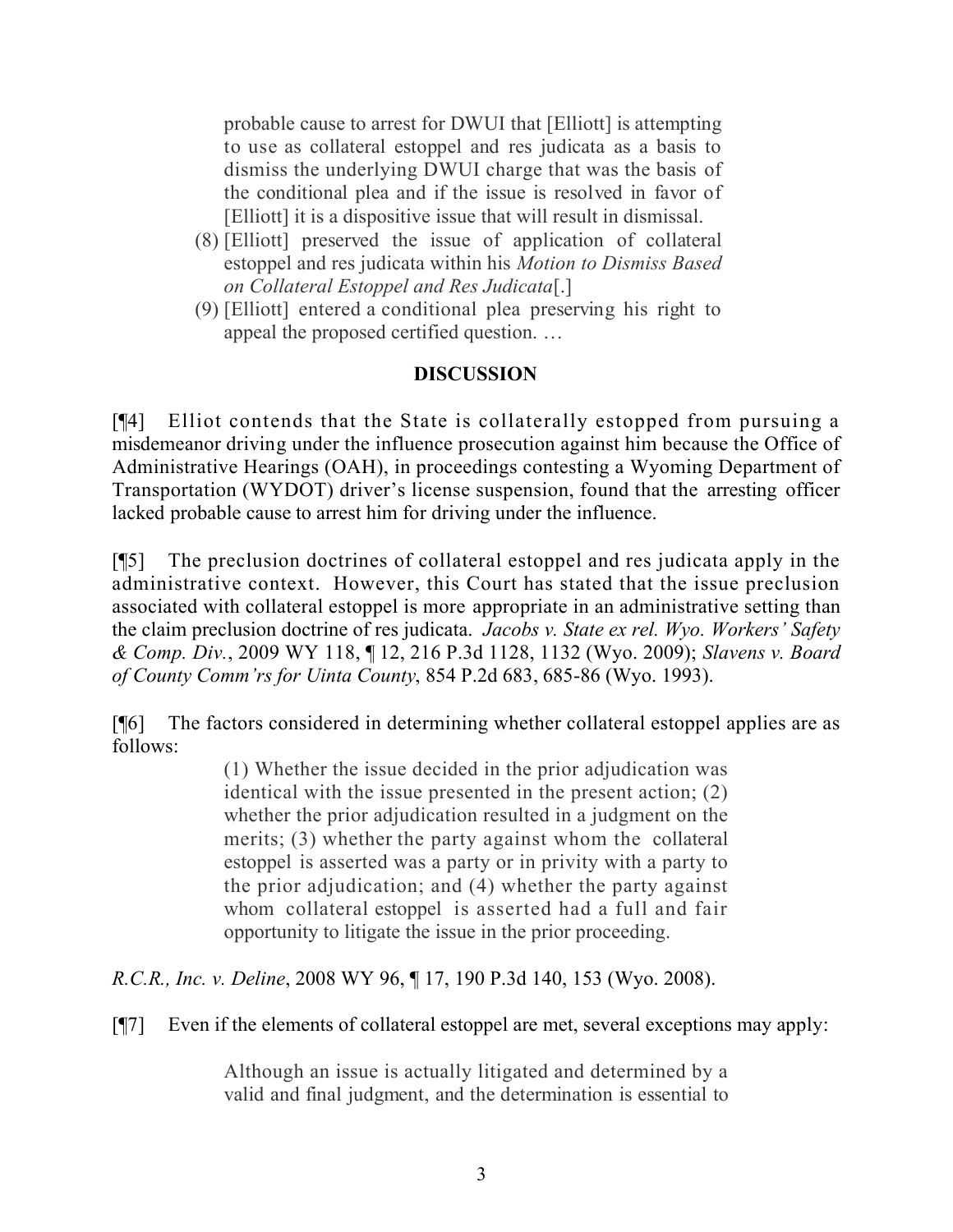the judgment, relitigation of the issue in a subsequent action between the parties is not precluded in the following circumstances:

(1) The party against whom preclusion is sought could not, as a matter of law, have obtained review of the judgment in the initial action; or

(2) The issue is one of law and (a) the two actions involve claims that are substantially unrelated, or (b) a new determination is warranted in order to take account of an intervening change in the applicable legal context or otherwise to avoid inequitable administration of the laws; or

(3) A new determination of the issue is warranted by differences in the quality or extensiveness of the procedures followed in the two courts or by factors relating to the allocation of jurisdiction between them; or

(4) The party against whom preclusion is sought had a significantly heavier burden of persuasion with respect to the issue in the initial action than in the subsequent action; the burden has shifted to his adversary; or the adversary has a significantly heavier burden than he had in the first action; or

(5) There is a clear and convincing need for a new determination of the issue (a) because of the potential adverse impact of the determination on the public interest or the interests of persons not themselves parties in the initial action, (b) because it was not sufficiently foreseeable at the time of the initial action that the issue would arise in the context of a subsequent action, or (c) because the party sought to be precluded, as a result of the conduct of his adversary or other special circumstances, did not have an adequate opportunity or incentive to obtain a full and fair adjudication in the initial action.

Restatement (Second) of Judgments § 28 (1980).

[¶8] To understand why we are answering the district court's certified question in the negative, we begin by analyzing the elements of collateral estoppel in light of the present case. The first two elements are met but the last two elements are not. We disagree with Elliot's argument that privity exists here because the relationship between the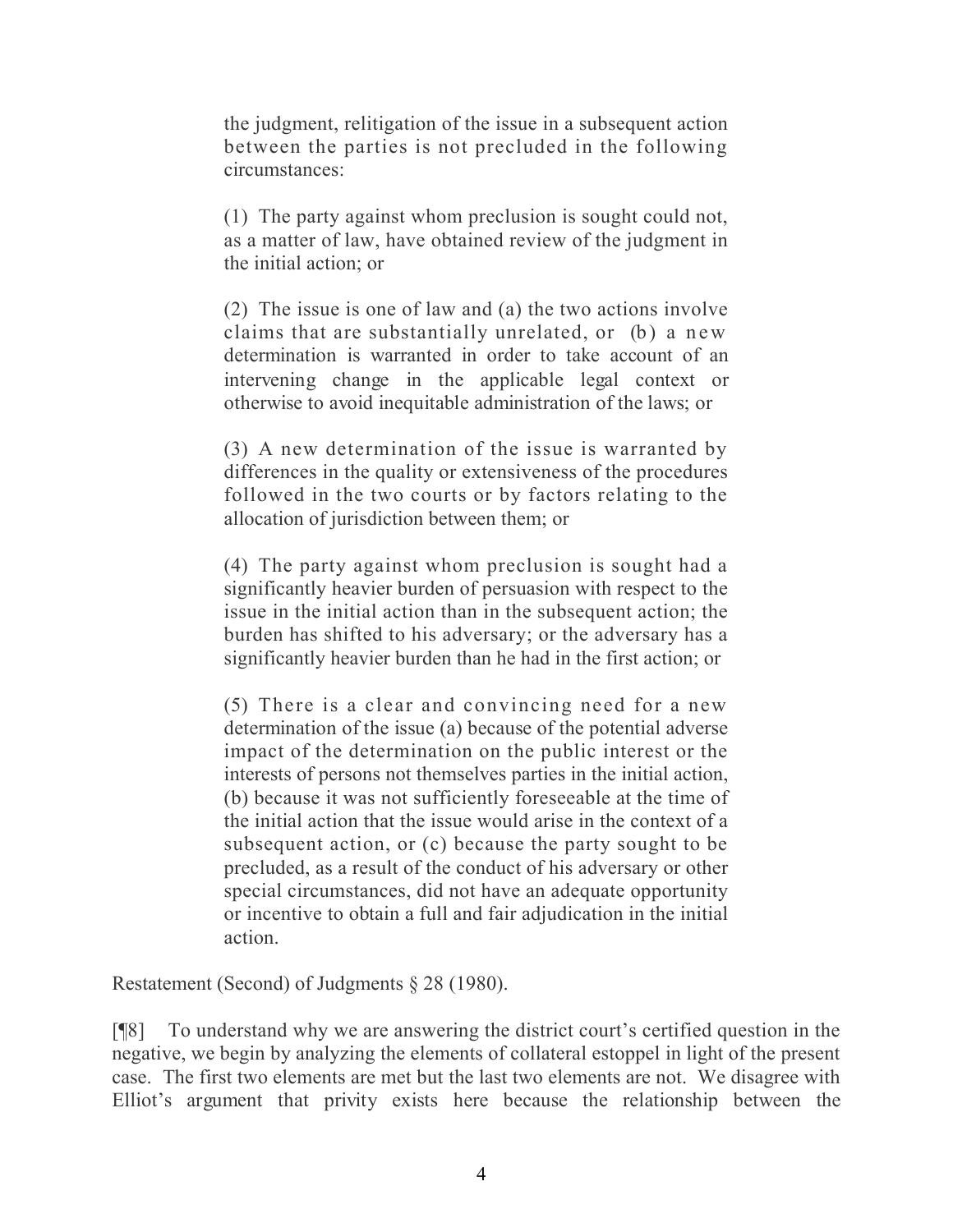governmental agencies in this case is similar to that addressed in *State v. Eleven Thousand Three Hundred Forty-Six Dollars & No Cents in United States Currency,* 777 P.2d 65 (Wyo. 1989). There, this Court found privity to exist because the deputy county attorney who handled the criminal prosecution was appointed as a special assistant attorney general to initiate and conduct the subsequent forfeiture hearing. Here, we disagree that privity similarly exists between WYDOT and the offices of the county and district attorneys involved. "Privity is not established … from the mere fact that persons may happen to be interested in the same question or in proving or disproving the same state of facts." 47 Am.Jur. 2d, *Judgments* § 589. Here, WYDOT is only granted the authority to suspend a driver's license after an arrest and to thereafter defend that suspension in an administrative context. See Wyo. Stat. Ann. §§ 16-3-103, 16-3-104, 16- 3-112; 31-5-233; 31-6-102, 31-6-103 (LexisNexis 2009). On the other hand, the county and district attorneys are responsible for prosecuting, investigating, and representing the State of Wyoming in all *criminal* matters. See Wyo. Stat. Ann. §§ 9-1-801, 9-1-804; 18- 3-301, 18-3-302 (LexisNexis 2009). No privity exists between WYDOT and the county and district attorneys.

[¶9] Moving on to the fourth and final element of collateral estoppel, the full and fair opportunity to litigate, we are persuaded that county and district attorneys, because of the nature of their offices, are denied a full and fair opportunity to litigate any issue in an administrative hearing. Although we have not formally held that collateral estoppel does not prevent the State from litigating issues at a criminal trial that were previously decided in an administrative setting, we see the point of doing so due to the differing purposes and policies behind the two types of proceedings. When applying collateral estoppel to an issue raised in a civil action, which issue was previously litigated in a criminal action, we have said that criminal proceedings present a defendant with a full and fair opportunity to litigate the issues because a criminal defendant has strong incentives to defend vigorously the charges against him. *Worman v. Carver*, 2002 WY 59, ¶ 21, 44 P.3d 82, 87-88 (Wyo. 2002). We have generally acknowledged, however, the purpose of maintaining the separate proceedings. In fact, in the very recent case, *Bowen v. State*, 2011 WY 1, 245 P.3d 827, (Wyo. 2011), the criminal proceedings afforded the appellant a full evidentiary hearing wherein he offered evidence, examined witnesses, and made arguments. We concluded that the doctrine of collateral estoppel precluded the appellant from re-litigating the question of whether his breath test results were legally obtained. *Bowen, ¶* 12, 245 P.3d at 831. Taking that into account, we note, as did the *Bowen* court, that "courts have addressed the applicability of collateral estoppel under other circumstances involving criminal and administrative cases." *Id.*, ¶ 11 n.3, 245 P.3d. at 831. See *Huelsman v. Kansas Dep't of Revenue*, 980 P.2d 1022, 1025-27 (Kan. 1999) (suppression of evidence in DUI prosecution based on lack of probable cause did not collaterally estop state from arguing in license suspension proceeding that officer had "reasonable grounds" to request a breath test pursuant to the implied consent law); *State v. Young*, 530 N.W.2d 269, 273-77 (Neb. App. 1995) (holding that collateral estoppel does not require a criminal court to accept as binding an administrative proceeding's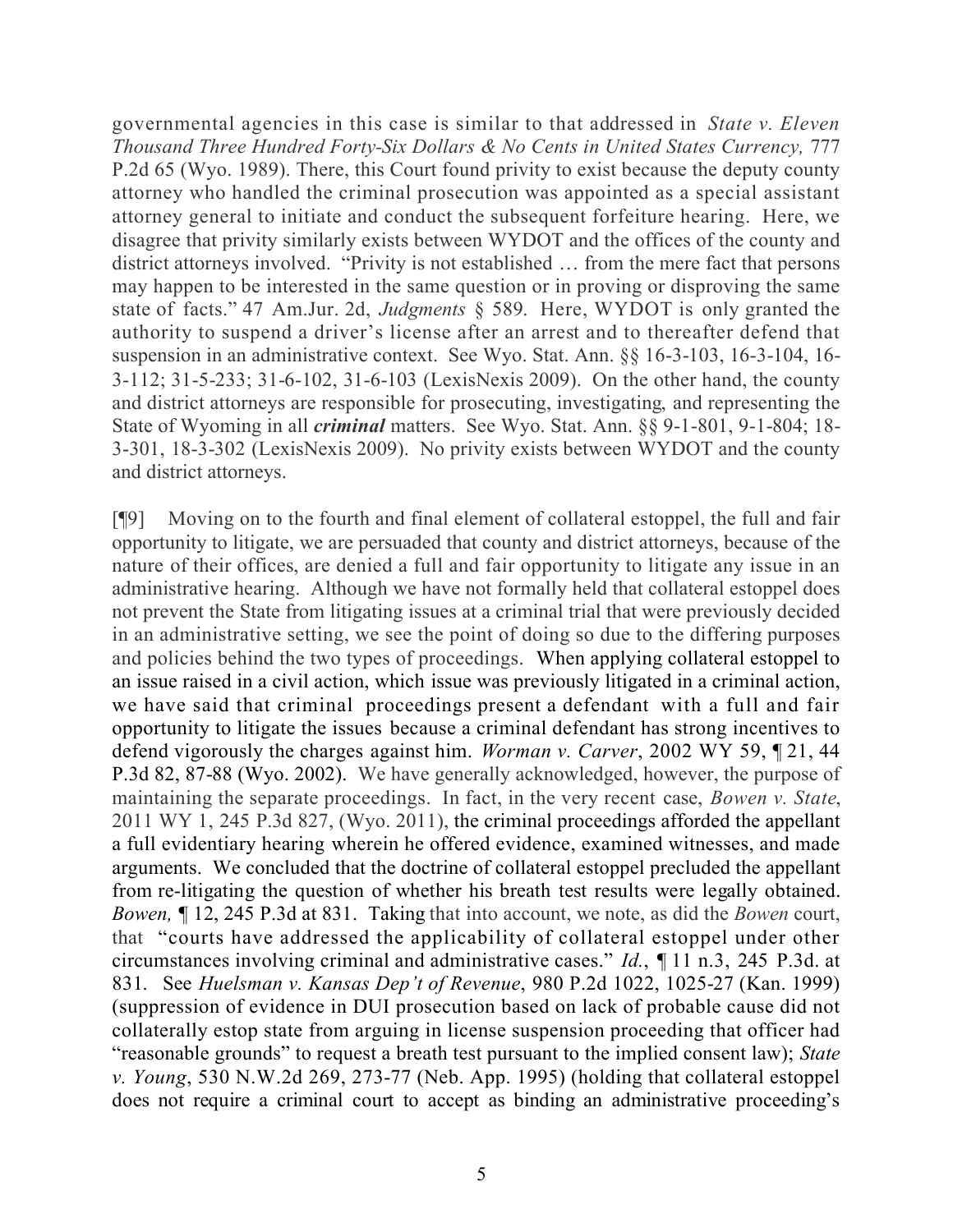license revocation determination); *In re Mehrer*, 273 N.W.2d 194, 194, 197 (S.D. 1979) (no collateral estoppel in license revocation proceedings despite dismissal of DUI charge against defendant in criminal case because different elements must be proven to show DUI versus violation of implied consent laws).

[¶10] Further illustrating the foregoing point, we cite to *People v. Hackman,* 567 N.E.2d 1109, 1110-11 (Ill. App. 1 Dist. 1991), wherein the court held it would not apply collateral estoppel in a criminal prosecution to a prior determination made in a hearing to rescind a driver's summary license suspension:

> Our supreme court in *People v. Moore* (1990), 138 Ill. 2d 162, recently decided the issue of whether determinations made in a summary suspension hearing may be used to collaterally estop the litigation of a question at a later criminal trial. Prior to this decision, the majority of the districts of the Illinois Appellate Court found that collateral estoppel could not be used to preclude re-litigation of an issue that had previously been decided at a rescission hearing. (See *People v. Flynn* (1990), 197 Ill. App. 3d 13; *People v. Filitti* (1989), 190 Ill. App. 3d 884; *People v. Stice* (1988), 168 Ill. App. 3d 662.) The appellate court in *People v. Moore* (1989), 184 Ill. App. 3d 102, was the only panel that had reached a contrary decision.

> Our supreme court, in reversing the *Moore* appellate court decision, first acknowledged that although the distinction between the functions of a suspension hearing in a driving-under-the-influence case and a preliminary criminal hearing was slight, there was still a difference in the two procedures. *Moore*, 138 Ill. 2d at 169.

> The court explained that the legislative purpose of license suspension hearings was to provide an expeditious means of having a defendant's case heard in the context of an extremely limited scope. (*People v. Moore* (1990), 138 Ill. 2d 162, 169.) In finding that the doctrine of collateral estoppel did not preclude the litigation of certain issues previously decided at the defendant's suspension hearing, the court stated:

> "[I]f these proceedings were given preclusive effect, it would render meaningless this legislative purpose. That is, the practical effect would be that the State could not rely on the